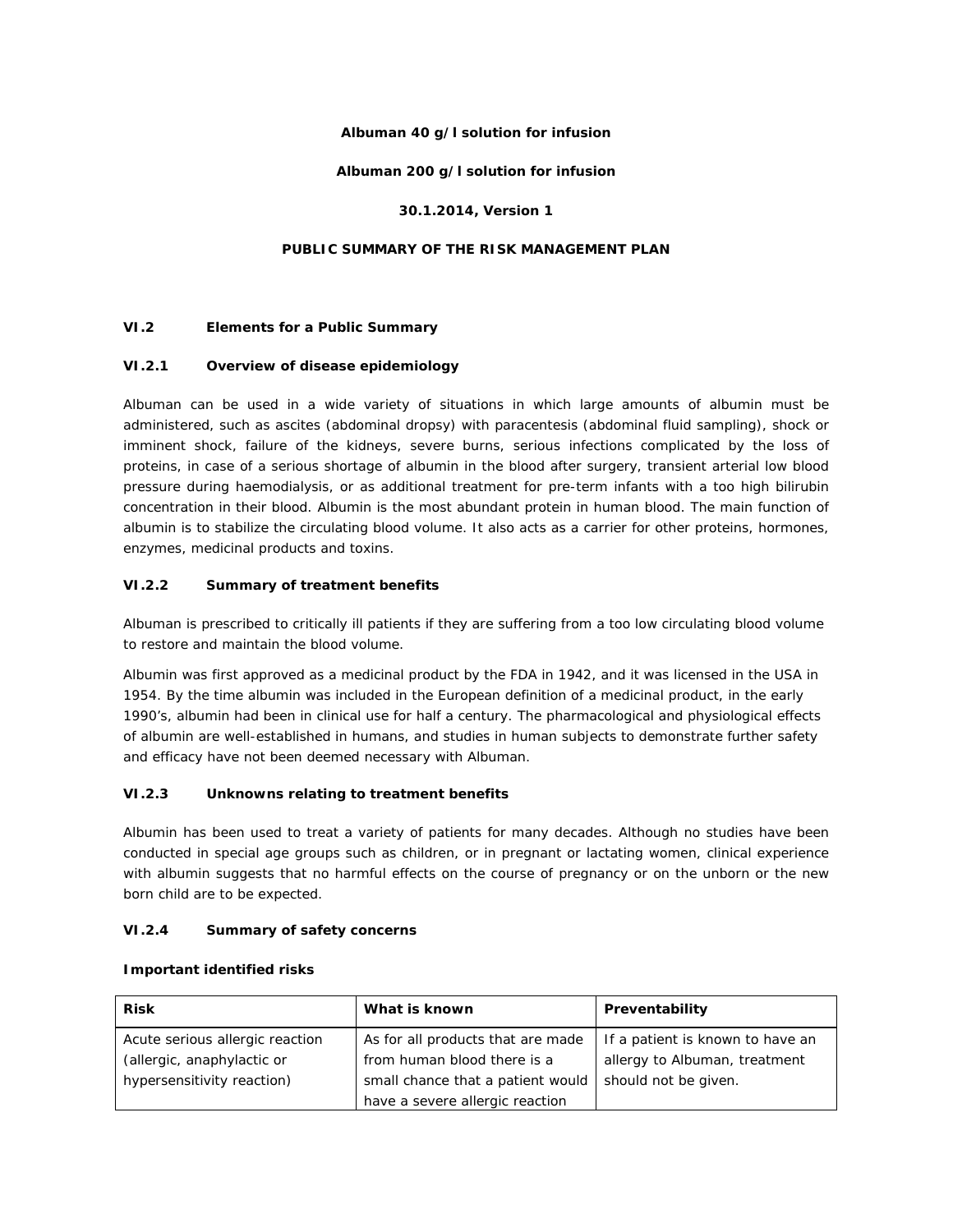| <b>Risk</b> | What is known                                                                                                                                                                                                                                                                 | Preventability                                                                                           |
|-------------|-------------------------------------------------------------------------------------------------------------------------------------------------------------------------------------------------------------------------------------------------------------------------------|----------------------------------------------------------------------------------------------------------|
|             | after the administration of<br>Albuman. Signs and symptoms of<br>an allergic reaction are chest<br>tightness, breathlessness and a<br>low blood pressure. Until now the<br>occurrence of an allergic reaction<br>after treatment with Albuman<br>has been reported only once. | If signs and symptoms of an<br>allergic reaction occur the<br>infusion should be stopped<br>immediately. |

# **Important potential risks**

| <b>Risk</b>                                             | What is known (Including reason why it is considered a<br>potential risk)                                                                                                                                                                                                                                                                                                                                                                                                                                                                                                                                                                                                                                                                                                                                                                                                           |
|---------------------------------------------------------|-------------------------------------------------------------------------------------------------------------------------------------------------------------------------------------------------------------------------------------------------------------------------------------------------------------------------------------------------------------------------------------------------------------------------------------------------------------------------------------------------------------------------------------------------------------------------------------------------------------------------------------------------------------------------------------------------------------------------------------------------------------------------------------------------------------------------------------------------------------------------------------|
| Overload (Hypervolaemia)                                | Hypervolaemia may occur when the dosage has not been adjusted to<br>the patient's individual requirements. At the first clinical signs of<br>overload the infusion should be stopped immediately.<br>Physicians are alerted to the possibility of overload by a clear<br>description in the Summary of Product Characteristics.                                                                                                                                                                                                                                                                                                                                                                                                                                                                                                                                                     |
| Passing on infections<br>(Infective agent transmission) | When medicines prepared from human blood or plasma are<br>administered, the possibility of passing on infection cannot be totally<br>excluded. Therefore, certain measures are put in place to prevent<br>infections being passed on to patients. These include careful selection<br>of blood and plasma donors to make sure those at risk of carrying<br>infections are excluded, and the testing of each donation and pools of<br>plasma for signs of virus/infections. Manufacturers of these products<br>also include steps in the processing of the blood or plasma that can<br>inactivate or remove viruses. Despite these measures, when<br>medicines prepared from human blood or plasma are administered,<br>the possibility of passing on infection cannot be totally excluded. This<br>also applies to any unknown or emerging viruses and other types of<br>infections. |

# **Missing information**

| <b>Risk</b>                     | What is known                                                        |
|---------------------------------|----------------------------------------------------------------------|
| There is limited information on | Extensive experience with albumin in humans over decades has not     |
| the use of Albuman in children, | revealed any effects of concern. Treatment with albumin is therefore |
| pregnant or breast feeding      | not expected to be associated with any safety concern.               |
| women.                          |                                                                      |
|                                 |                                                                      |